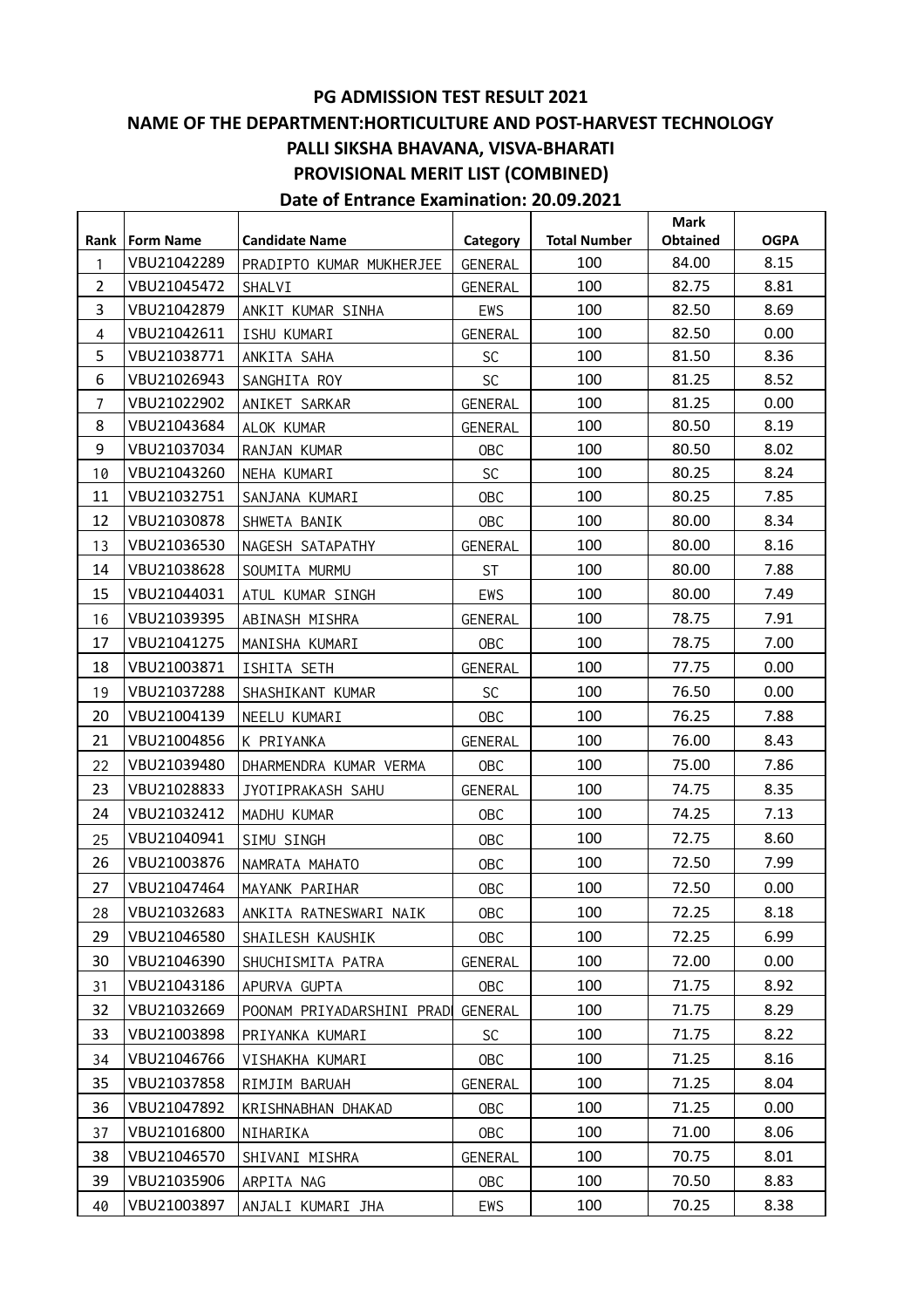#### **PG ADMISSION TEST RESULT 2021 NAME OF THE DEPARTMENT:HORTICULTURE AND POST-HARVEST TECHNOLOGY**

#### **PALLI SIKSHA BHAVANA, VISVA-BHARATI**

#### **PROVISIONAL MERIT LIST (COMBINED)**

| Rank | <b>Form Name</b> | <b>Candidate Name</b> | Category       | <b>Total Number</b> | <b>Mark</b><br>Obtained | <b>OGPA</b> |
|------|------------------|-----------------------|----------------|---------------------|-------------------------|-------------|
| 41   | VBU21034122      | RITURAJ DUTTA         | <b>GENERAL</b> | 100                 | 70.00                   | 8.80        |
| 42   | VBU21046913      | RAUSHAN KUMAR         | <b>OBC</b>     | 100                 | 70.00                   | 8.55        |
| 43   | VBU21032827      | TULIKA CHUTIA         | <b>OBC</b>     | 100                 | 70.00                   | 8.10        |
| 44   | VBU21045137      | KANGKANA BHARADWAJ    | GENERAL        | 100                 | 70.00                   | 7.54        |
| 45   | VBU21013032      | SHILPA EKKA           | <b>ST</b>      | 100                 | 70.00                   | 7.52        |
| 46   | VBU21045264      | PRADEEP GAVAR         | <b>ST</b>      | 100                 | 70.00                   | 6.82        |
| 47   | VBU21022333      | PRIYANKA KUMARI       | SC             | 100                 | 68.75                   | 6.94        |
| 48   | VBU21032128      | SUSHMITHA SINGH       | <b>ST</b>      | 100                 | 68.50                   | 8.40        |
| 49   | VBU21002059      | SOUVIK NAYEK          | GENERAL        | 100                 | 68.25                   | 0.00        |
| 50   | VBU21029764      | SASMITA MURMU         | <b>ST</b>      | 100                 | 68.00                   | 7.99        |
| 51   | VBU21044197      | SHRESTHA MITRA        | <b>GENERAL</b> | 100                 | 67.50                   | 8.45        |
| 52   | VBU21043571      | BIPASA ROY            | <b>OBC</b>     | 100                 | 67.50                   | 7.91        |
| 53   | VBU21031868      | ANWESHITA SAHOO       | GENERAL        | 100                 | 67.00                   | 8.56        |
| 54   | VBU21044274      | ATHOKPAM ROJITA DEVI  | <b>OBC</b>     | 100                 | 66.25                   | 8.22        |
| 55   | VBU21044844      | JOYSHREE KHARIBAM     | <b>OBC</b>     | 100                 | 66.25                   | 8.06        |
| 56   | VBU21039824      | N THEJA               | EWS            | 100                 | 66.00                   | 9.03        |
| 57   | VBU21023743      | GANGULA HEMANTH SAI   | <b>GENERAL</b> | 100                 | 65.25                   | 7.83        |
| 58   | VBU21039491      | BARNALI MAJUMDER      | <b>SC</b>      | 100                 | 65.25                   | 0.00        |
| 59   | VBU21039178      | RUPALI SAHU           | <b>OBC</b>     | 100                 | 65.00                   | 6.68        |
| 60   | VBU21030605      | TRUPTIMAYEE ROHIDAS   | <b>SC</b>      | 100                 | 64.75                   | 8.12        |
| 61   | VBU21028737      | DHINESHKISHORE J      | <b>GENERAL</b> | 100                 | 64.50                   | 7.97        |
| 62   | VBU21040648      | RAJKUMARI SHRAVANA    | <b>OBC</b>     | 100                 | 64.50                   | 0.00        |
| 63   | VBU21040938      | SANGLOI               | <b>ST</b>      | 100                 | 64.25                   | 8.78        |
| 64   | VBU21015451      | RAMESH KUMAR GUPTA    | <b>OBC</b>     | 100                 | 64.00                   | 8.09        |
| 65   | VBU21000328      | ARITRA BISWAS         | <b>SC</b>      | 100                 | 64.00                   | 7.70        |
| 66   | VBU21018210      | MANVI MAHANT          | <b>OBC</b>     | 100                 | 64.00                   | 7.65        |
| 67   | VBU21024741      | CHINMOY KUMAR ROUT    | <b>GENERAL</b> | 100                 | 63.75                   | 8.39        |
| 68   | VBU21022562      | SANDEEP CHAUDHARY     | <b>OBC</b>     | 100                 | 63.75                   | 7.59        |
| 69   | VBU21015322      | ANURAG                | <b>OBC</b>     | 100                 | 63.75                   | 7.08        |
| 70   | VBU21048534      | RAHUL KUMAR           | <b>ST</b>      | 100                 | 63.75                   | 6.97        |
| 71   | VBU21013843      | MONU RAM JAISAWAL     | <b>OBC</b>     | 100                 | 63.75                   | 6.90        |
| 72   | VBU21029871      | TANAY ROY             | <b>SC</b>      | 100                 | 63.75                   | 6.77        |
| 73   | VBU21015912      | VIVEK KUMAR           | <b>OBC</b>     | 100                 | 63.50                   | 7.79        |
| 74   | VBU21036855      | ABHISHEK KUMAR RAVI   | SC             | 100                 | 63.50                   | 7.69        |
| 75   | VBU21029936      | SOUJANYA JANA         | <b>GENERAL</b> | 100                 | 63.50                   | 7.62        |
| 76   | VBU21044742      | JITENDRA KUMAR        | <b>ST</b>      | 100                 | 63.25                   | 7.25        |
| 77   | VBU21032382      | NEELAM DUBEY          | <b>GENERAL</b> | 100                 | 63.25                   | 6.88        |
| 78   | VBU21046183      | ARTI KUAMRI SAH       | <b>OBC</b>     | 100                 | 63.00                   | 7.58        |
| 79   | VBU21011930      | NEYANG NOKAR          | <b>ST</b>      | 100                 | 62.75                   | 7.67        |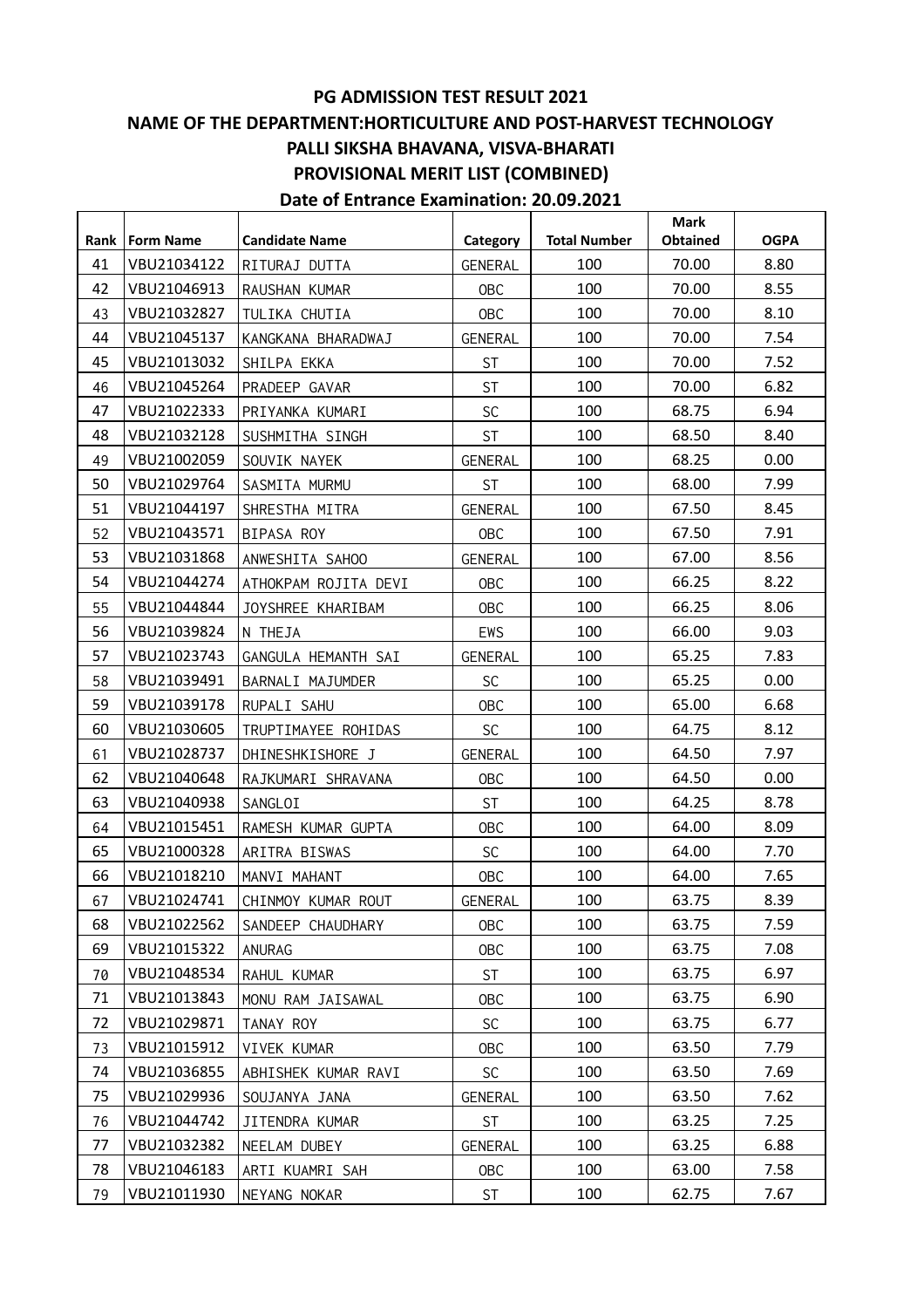**Date of Entrance Examination: 20.09.2021**

**Rank Form Name Candidate Name Category Total Number Mark Obtained OGPA** 80 VBU21023107 ARIJIT CHOWDHURY | SC | 100 | 62.75 | 7.26 81 VBU21032850 SHIBAM ROY 62.50 7.73 82 VBU21022896 MOUMITA ROY | SC | 100 | 62.50 | 6.96 83 VBU21015730 NEERAJ KUMAR KAMAL 1 SC 100 100 62.50 6.71 84 VBU21030010 SURAJIT BAKSHI GENERAL 100 62.25 7.29 85 VBU21027360 PRANAMIKA PRADHAN | GENERAL | 100 | 62.00 | 7.38 86 VBU21037273 DEBASREE PODDER | GENERAL | 100 | 61.75 | 8.36 87 VBU21032690 ALOKESH GANGOPADHYAY | GENERAL | 100 | 61.75 | 0.00 88 VBU21035063 AMBIKA DEBBARMA | ST | 100 | 61.50 | 8.07 89 VBU21047726 THOUNAOJAM BHARTI (GENERAL 100 | 61.50 | 7.80 90 VBU21043286 JAKKULA SWATHI OBC 100 61.50 0.00 91 | VBU21013385 | PRABHAT KUMAR | SC | 100 | 61.50 | 0.00 92 VBU21013943 SAYAN MONDAL (GENERAL 100 61.25 6.67 93 VBU21047662 TANIMA YASMIN GENERAL 100 61.25 0.00 94 VBU21037071 SAKET SAURAV GENERAL 100 61.00 8.32 95 VBU21015156 NAINA NAYAK SC 100 61.00 8.30 96 VBU21028316 SOURAV PATRA GENERAL 100 61.00 7.07 97 VBU21018486 SIUNATH SINGHA GENERAL 100 61.00 6.68 98 VBU21041947 SUBHAJIT BAWALI OBC 100 60.75 7.08 99 VBU21008498 KSHETRIMAYUM SONALINI DEV SC | 100 | 60.75 | 0.00 100 VBU21040784 MD ARSHAD 10BC 100 100 60.50 7.91 101 VBU21047954 YOGESH KUMAR | OBC | 100 | 60.00 | 6.74 102 VBU21045929 PRATEEK HEWS HEWS 100 60.00 669 103 VBU21041421 SANDEEP PRAMANIK | GENERAL | 100 | 60.00 | 0.00 104 VBU21039467 TOKO NILLY JOTHAM | ST | 100 | 60.00 | 0.00 105 | VBU21031255 | JEEBAN KUMAR PRAMANIK | OBC | 100 | 59.75 | 8.41 106 VBU21037617 SOUMYADIP NAG (GENERAL 100 | 59.50 | 8.30 107 VBU21019477 SK ALI IMAM | GENERAL | 100 | 59.50 | 0.00 108 VBU21038808 DEBAJYOTI JENA | SC | 100 | 59.25 | 7.77 109 | VBU21034542 | NILABHRA BISWAS | SC | 100 | 59.25 | 7.65 110 VBU21026909 BHAVESH KUMAR SAHU | OBC | 100 | 59.25 | 0.00 111 | VBU21012075 | RAJAT PRASHAR | GENERAL | 100 | 59.25 | 0.00 112 VBU21016386 DIYA GHOSAL (GENERAL 100 | 59.00 | 9.19 113 | VBU21043365 | KISHAN KUMAR PRADHAN | OBC | 100 | 59.00 | 8.62 114 VBU21029044 SANDEEP PATEL 10BC | 100 | 59.00 | 7.12 115 VBU21022108 MANOJIT HALDER | SC | 100 | 59.00 | 7.03 116 VBU21048335 YASHVANT JANGHEL | OBC | 100 | 58.75 | 6.80 117 | VBU21026791 | ANANYA DAS | OBC | 100 | 58.50 | 8.81 118 VBU21044986 SHALINI MOHAPATRA | GENERAL | 100 | 58.50 | 8.54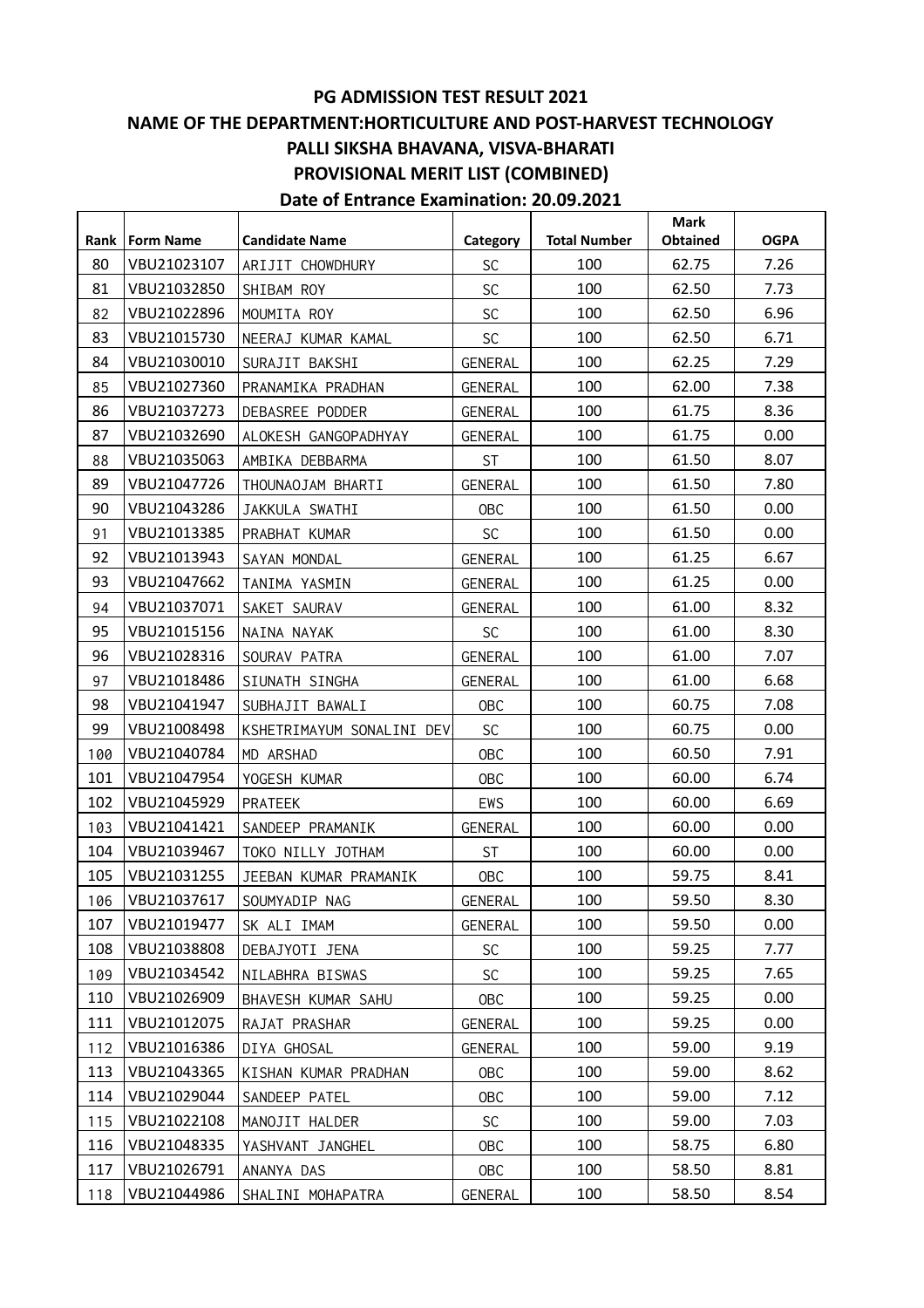# **PG ADMISSION TEST RESULT 2021**

#### **NAME OF THE DEPARTMENT:HORTICULTURE AND POST-HARVEST TECHNOLOGY PALLI SIKSHA BHAVANA, VISVA-BHARATI PROVISIONAL MERIT LIST (COMBINED)**

|      |             |                         |            |                     | <b>Mark</b>     |             |
|------|-------------|-------------------------|------------|---------------------|-----------------|-------------|
| Rank | Form Name   | <b>Candidate Name</b>   | Category   | <b>Total Number</b> | <b>Obtained</b> | <b>OGPA</b> |
| 119  | VBU21047919 | ASHISH KUMAR SAHU       | OBC        | 100                 | 58.00           | 6.60        |
| 120  | VBU21020378 | PRIYANKA DEY            | GENERAL    | 100                 | 58.00           | 0.00        |
| 121  | VBU21034743 | TANUSHREE NATH          | GENERAL    | 100                 | 57.75           | 7.75        |
| 122  | VBU21041606 | IPSITA NAYAK            | <b>ST</b>  | 100                 | 57.50           | 0.00        |
| 123  | VBU21041034 | SURA VENKATA VAISHNAVI  | <b>OBC</b> | 100                 | 57.00           | 8.70        |
| 124  | VBU21037486 | SAYANI BHATTACHARYA     | GENERAL    | 100                 | 57.00           | 8.27        |
| 125  | VBU21044707 | SANA QAIYOOM            | <b>OBC</b> | 100                 | 56.75           | 8.40        |
| 126  | VBU21000647 | SIDHARTHA BEHERA        | <b>SC</b>  | 100                 | 56.75           | 7.97        |
| 127  | VBU21040351 | VIVEKANAND NAG          | <b>ST</b>  | 100                 | 56.75           | 7.66        |
| 128  | VBU21003239 | DEBASIS SAHANI          | GENERAL    | 100                 | 56.75           | 6.55        |
| 129  | VBU21028487 | TANISHA DUTTA           | GENERAL    | 100                 | 56.50           | 7.80        |
| 130  | VBU21041137 | ASHUTOSH KUMAR          | <b>SC</b>  | 100                 | 56.50           | 6.80        |
| 131  | vbu21040061 | SURJIT NAYAK            | GENERAL    | 100                 | 56.50           | 6.54        |
| 132  | VBU21028648 | TANVI TAMUT             | <b>ST</b>  | 100                 | 56.25           | 0.00        |
| 133  | VBU21041681 | LAGISETTY HIMA MADHURI  | GENERAL    | 100                 | 56.00           | 8.71        |
| 134  | VBU21035557 | DEBASMITA ROUT          | GENERAL    | 100                 | 56.00           | 8.19        |
| 135  | VBU21019765 | SRABANTI ADAK           | GENERAL    | 100                 | 56.00           | 7.73        |
| 136  | VBU21025624 | HARSHITA SHARMA         | GENERAL    | 100                 | 56.00           | 7.48        |
| 137  | VBU21043207 | THAMESHWARI             | <b>OBC</b> | 100                 | 55.75           | 0.00        |
| 138  | VBU21038201 | MADHUSUDAN PRUSTY       | OBC        | 100                 | 55.50           | 6.58        |
| 139  | VBU21025551 | DIKSHITA SHARMA         | GENERAL    | 100                 | 55.25           | 7.72        |
| 140  | VBU21019240 | SANGEETA                | <b>SC</b>  | 100                 | 55.25           | 7.15        |
| 141  | VBU21040641 | AYESHA ASHIQUE          | GENERAL    | 100                 | 55.00           | 8.09        |
| 142  | VBU21040517 | ANANYA ATMAJA MOHAPATRA | GENERAL    | 100                 | 55.00           | 0.00        |
| 143  | VBU21010237 | MANGALI SOWJANYA        | OBC        | 100                 | 54.75           | 7.87        |
| 144  | VBU21045696 | ARCHISMAN MANDAL        | GENERAL    | 100                 | 54.75           | 7.80        |
| 145  | VBU21019859 | <b>SAMEER</b>           | <b>ST</b>  | 100                 | 54.75           | 7.24        |
| 146  | VBU21038149 | SHAHID ALAM SERAJI      | <b>OBC</b> | 100                 | 54.75           | 7.11        |
| 147  | VBU21045068 | SAJID RAJA              | GENERAL    | 100                 | 54.50           | 7.54        |
| 148  | VBU21045373 | CHHATRA PAL             | <b>SC</b>  | 100                 | 54.50           | 7.13        |
| 149  | VBU21003090 | SNEHASIS DALAL          | <b>OBC</b> | 100                 | 54.50           | 7.12        |
| 150  | VBU21033607 | KOMAL RAI               | GENERAL    | 100                 | 54.25           | 8.32        |
| 151  | VBU21031290 | GUNJA GAVEL             | <b>OBC</b> | 100                 | 54.25           | 7.30        |
| 152  | VBU21020307 | SEEMA KUMARI            | <b>ST</b>  | 100                 | 54.25           | 7.15        |
| 153  | VBU21045852 | ZOYA ALI                | GENERAL    | 100                 | 54.00           | 8.05        |
| 154  | VBU21024841 | SHILPA MOHANTY          | GENERAL    | 100                 | 54.00           | 8.03        |
| 155  | VBU21024564 | ROUNAK GHOSAL           | GENERAL    | 100                 | 54.00           | 7.89        |
| 156  | VBU21025179 | AISHWARYA TIWARI        | GENERAL    | 100                 | 54.00           | 7.27        |
| 157  | VBU21047756 | NOOR NABI               | <b>OBC</b> | 100                 | 54.00           | 6.97        |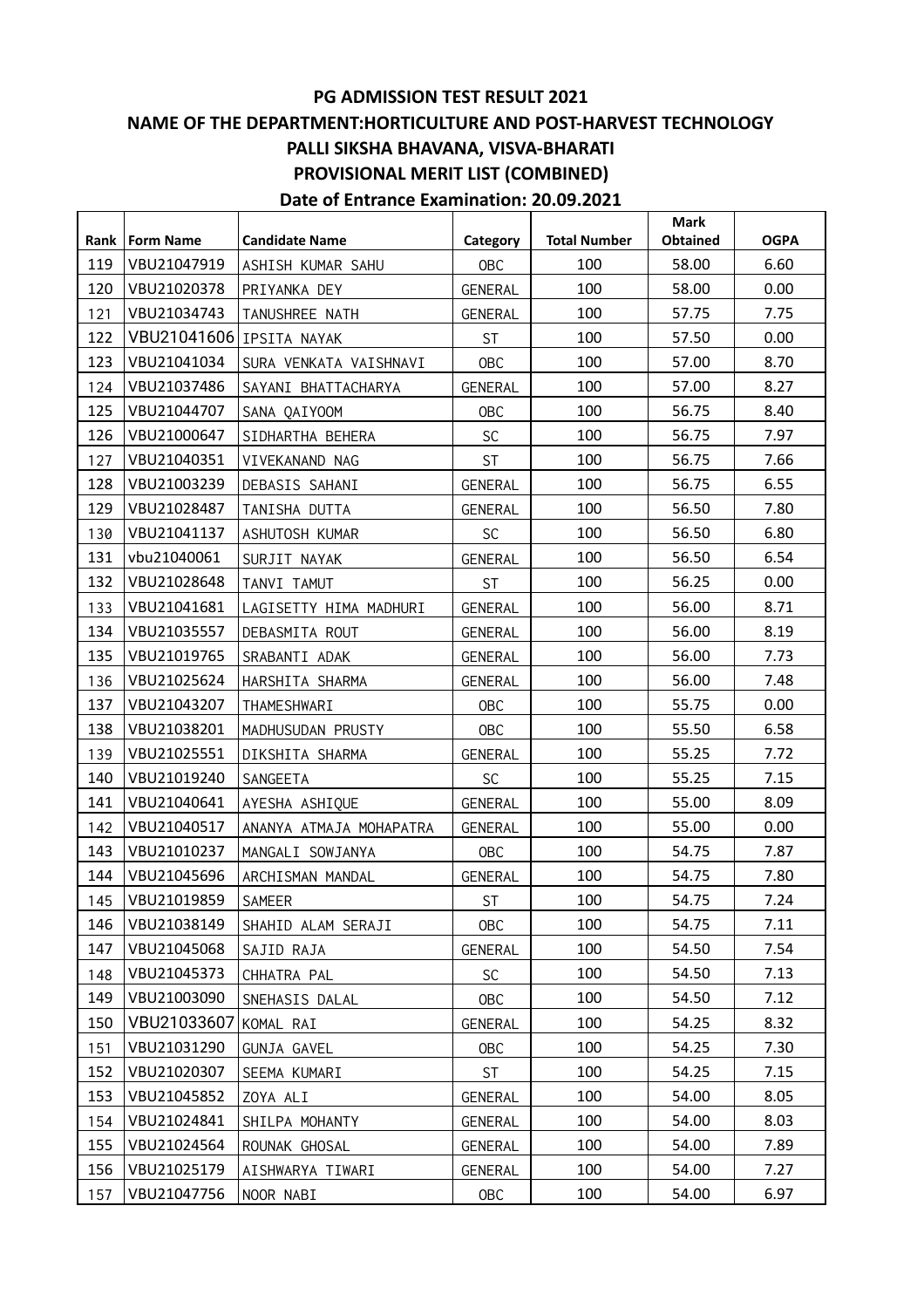| Rank<br>Form Name  | <b>Candidate Name</b>  |                     | <b>Total Number</b> | <b>Mark</b><br>Obtained | <b>OGPA</b> |
|--------------------|------------------------|---------------------|---------------------|-------------------------|-------------|
| 158<br>VBU21019561 | PRITHWISH MANDAL       | Category<br>GENERAL | 100                 | 54.00                   | 0.00        |
| 159<br>VBU21013064 | ANANYA SINGH           | GENERAL             | 100                 | 53.75                   | 8.39        |
| VBU21001817        |                        |                     | 100                 | 53.75                   | 0.00        |
| 160<br>161         | NIKI SHYRMANG          | <b>ST</b>           | 100                 |                         | 8.32        |
| VBU21024412        | SOUMYASHREE MANSINGH   | GENERAL             |                     | 53.50                   |             |
| 162<br>VBU21045615 | ANINDITA ROY           | EWS                 | 100                 | 53.50                   | 7.80        |
| VBU21044601<br>163 | SANDIP SAHA            | <b>SC</b>           | 100                 | 53.50                   | 7.26        |
| 164<br>VBU21037425 | BHAWISHYA PRADHAN      | GENERAL             | 100                 | 53.25                   | 7.39        |
| 165<br>VBU21025592 | SHREYA SHREE           | GENERAL             | 100                 | 53.25                   | 7.35        |
| VBU21045321<br>166 | DEEPENDRA KUMAR PAIKRA | <b>ST</b>           | 100                 | 53.00                   | 7.14        |
| 167<br>VBU21003000 | NARENDRA SAHU          | <b>OBC</b>          | 100                 | 53.00                   | 7.12        |
| 168<br>VBU21034534 | RAHUL RATHORE          | <b>OBC</b>          | 100                 | 53.00                   | 6.85        |
| VBU21017791<br>169 | NAMITA SAREN           | <b>ST</b>           | 100                 | 52.75                   | 7.25        |
| 170<br>VBU21039404 | ADITI CHATURVEDI       | GENERAL             | 100                 | 52.50                   | 8.10        |
| 171<br>VBU21033665 | MONALISA SINGH         | <b>ST</b>           | 100                 | 52.50                   | 7.96        |
| VBU21048452<br>172 | SHAIBAL BANDOPADHYAY   | GENERAL             | 100                 | 52.50                   | 7.93        |
| 173<br>VBU21035999 | MAFIK ALAM             | <b>OBC</b>          | 100                 | 52.50                   | 7.73        |
| 174<br>VBU21001695 | HIMANSHU YADAV         | <b>OBC</b>          | 100                 | 52.25                   | 7.46        |
| VBU21040942<br>175 | ROHAN HARWANSH         | <b>SC</b>           | 100                 | 52.25                   | 7.14        |
| 176<br>VBU21044133 | SASHI SUMAN            | <b>OBC</b>          | 100                 | 52.00                   | 8.17        |
| 177<br>VBU21028417 | BALAVI GOSWAMI         | GENERAL             | 100                 | 52.00                   | 7.50        |
| VBU21044724<br>178 | ANKIT RAJ              | <b>SC</b>           | 100                 | 52.00                   | 7.34        |
| 179<br>VBU21025718 | RAHUL SINHABABU        | GENERAL             | 100                 | 51.75                   | 7.62        |
| 180<br>VBU21044003 | TAMAL MAHAPATRA        | GENERAL             | 100                 | 51.75                   | 7.30        |
| VBU21023328<br>181 | MUKESH DANSENA         | <b>OBC</b>          | 100                 | 51.75                   | 7.06        |
| 182<br>VBU21031575 | UTKARSH SINGH          | EWS                 | 100                 | 51.50                   | 8.05        |
| 183<br>VBU21036305 | VIDYA PATEL            | <b>GENERAL</b>      | 100                 | 51.50                   | 7.15        |
| VBU21016988<br>184 | PRITHA CHAKI           | <b>GENERAL</b>      | 100                 | 51.25                   | 7.89        |
| 185<br>VBU21012481 | PRIYANKA EKKA          | ST                  | 100                 | 51.25                   | 7.84        |
| VBU21020176<br>186 | SAKSHI OJHA            | GENERAL             | 100                 | 50.75                   | 8.33        |
| VBU21003404<br>187 | SHRABANI DAS           | GENERAL             | 100                 | 50.50                   | 7.61        |
| 188<br>VBU21032563 | ANKITA MOHAKUD         | GENERAL             | 100                 | 50.00                   | 7.37        |
| 189<br>VBU21011773 | ABHINABA DAS           | <b>SC</b>           | 100                 | 50.00                   | 7.09        |
| VBU21048772<br>190 | NINGTHOUJAM KIRAN DEVI | <b>SC</b>           | 100                 | 50.00                   | 6.84        |
| 191<br>VBU21037088 | REJAUL SK              | <b>OBC</b>          | 100                 | 49.75                   | 7.06        |
| 192<br>VBU21047160 | SUNDAR BIWAL           | SC                  | 100                 | 49.75                   | 6.58        |
| VBU21001871<br>193 | SHUBHAM KUMAR          | GENERAL             | 100                 | 49.50                   | 7.85        |
| 194<br>VBU21037847 | SAYONI SINHA           | GENERAL             | 100                 | 49.50                   | 0.00        |
| 195<br>VBU21037832 | AVILASH SAHA           | GENERAL             | 100                 | 49.25                   | 7.96        |
| VBU21048019<br>196 | SANJESH KUMAR          | EWS                 | 100                 | 49.25                   | 7.50        |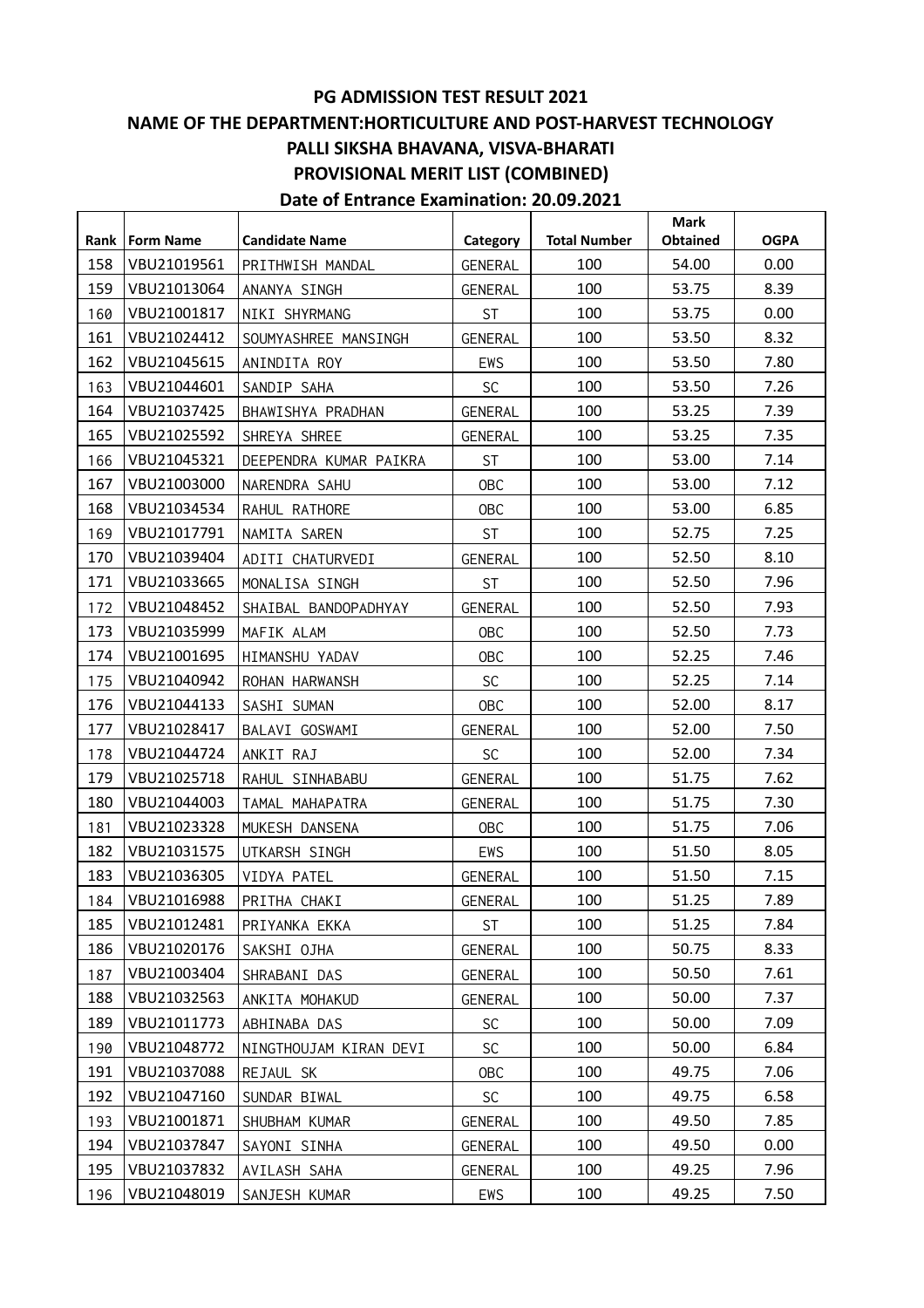| Rank | <b>Form Name</b> | <b>Candidate Name</b>  | Category       | <b>Total Number</b> | <b>Mark</b><br>Obtained | <b>OGPA</b> |
|------|------------------|------------------------|----------------|---------------------|-------------------------|-------------|
| 197  | VBU21023011      | HARISH KUMAR DEWANGAN  | OBC            | 100                 | 49.25                   | 6.84        |
| 198  | VBU21038928      | SAKSHI DHIMAN          | <b>OBC</b>     | 100                 | 49.00                   | 8.49        |
| 199  | VBU21044471      | LABANI BARMAN          | <b>SC</b>      | 100                 | 49.00                   | 8.17        |
| 200  | VBU21043759      | SUVAM MANDAL           | <b>SC</b>      | 100                 | 49.00                   | 8.17        |
| 201  | VBU21040502      | MADHURIMA BAURI        | <b>SC</b>      | 100                 | 49.00                   | 7.70        |
| 202  | VBU21047036      | PRATIBHA GOUD          | GENERAL        | 100                 | 49.00                   | 7.68        |
| 203  | VBU21042894      | SAURABH KUMAR          | OBC            | 100                 | 48.75                   | 8.36        |
| 204  | VBU21008666      | SURYA PRATAP LAHRE     | <b>SC</b>      | 100                 | 48.75                   | 8.26        |
| 205  | VBU21007383      | ANIRBAN SARKAR         | OBC            | 100                 | 48.75                   | 7.30        |
| 206  | VBU21048936      | MILAN PATRA            | GENERAL        | 100                 | 48.75                   | 0.00        |
| 207  | VBU21006972      | PRANATI MAITY          | GENERAL        | 100                 | 48.75                   | 0.00        |
| 208  | VBU21043492      | SAURAV KUMAR           | GENERAL        | 100                 | 48.75                   | 0.00        |
| 209  | VBU21029662      | BRAMHA NAND SAHU       | <b>OBC</b>     | 100                 | 48.50                   | 7.23        |
| 210  | VBU21000217      | ANANDA RAY             | <b>SC</b>      | 100                 | 48.25                   | 7.67        |
| 211  | VBU21045674      | SHUBHAM SARAN          | OBC            | 100                 | 48.25                   | 0.00        |
| 212  | VBU21011861      | RIYANKA DUTTA          | GENERAL        | 100                 | 48.00                   | 8.46        |
| 213  | VBU21001487      | SUBOM RAI              | OBC            | 100                 | 47.75                   | 7.71        |
| 214  | VBU21046362      | KAMAL KISHOR SAHU      | <b>OBC</b>     | 100                 | 47.75                   | 7.46        |
| 215  | VBU21044640      | DIPANJAN CHAKRABORTY   | GENERAL        | 100                 | 47.50                   | 8.03        |
| 216  | VBU21032598      | ANJUM MUND             | GENERAL        | 100                 | 47.50                   | 7.66        |
| 217  | VBU21034393      | RASMITA PARIDA         | EWS            | 100                 | 47.50                   | 7.66        |
| 218  | VBU21046325      | DALPAT KUMAR SAHU      | OBC            | 100                 | 47.50                   | 7.20        |
| 219  | VBU21048581      | DAMINI PATEL           | OBC            | 100                 | 47.50                   | 7.20        |
| 220  | VBU21017514      | PRANAV RAJ             | <b>OBC</b>     | 100                 | 47.50                   | 7.16        |
| 221  | VBU21012389      | GULSHAN KUMAR RATRE    | <b>SC</b>      | 100                 | 47.50                   | 0.00        |
| 222  | VBU21015811      | NAQUIB ALAM            | <b>OBC</b>     | 100                 | 47.25                   | 7.83        |
| 223  | VBU21018446      | REHUM RAI              | <b>OBC</b>     | 100                 | 47.25                   | 7.43        |
| 224  | VBU21045429      | PRAVINKUMAR YUMKHAIBAM | SC             | 100                 | 47.25                   | 6.90        |
| 225  | VBU21003093      | SRISTI G               | <b>GENERAL</b> | 100                 | 47.00                   | 8.74        |
| 226  | VBU21017161      | RAJOSHREE BASAK        | <b>OBC</b>     | 100                 | 47.00                   | 7.54        |
| 227  | VBU21018547      | MANOTOSH MAHATO        | <b>OBC</b>     | 100                 | 47.00                   | 7.08        |
| 228  | VBU21020200      | POOJA YADAV            | <b>GENERAL</b> | 100                 | 46.75                   | 8.20        |
| 229  | VBU21046528      | LALITA MANDI           | <b>ST</b>      | 100                 | 46.75                   | 7.87        |
| 230  | VBU21033596      | SAYAN KHAN             | GENERAL        | 100                 | 46.75                   | 0.00        |
| 231  | VBU21033603      | SOUVIK SAIN            | <b>GENERAL</b> | 100                 | 46.75                   | 0.00        |
| 232  | VBU21029529      | ST CHONGNEITHIAM       | <b>ST</b>      | 100                 | 46.75                   | 0.00        |
| 233  | VBU21033440      | SUMAN DEY              | GENERAL        | 100                 | 46.75                   | 0.00        |
| 234  | VBU21043403      | SOURAV MANDAL          | <b>OBC</b>     | 100                 | 46.50                   | 8.33        |
| 235  | VBU21020776      | SHAHIL REZA            | <b>OBC</b>     | 100                 | 46.50                   | 8.02        |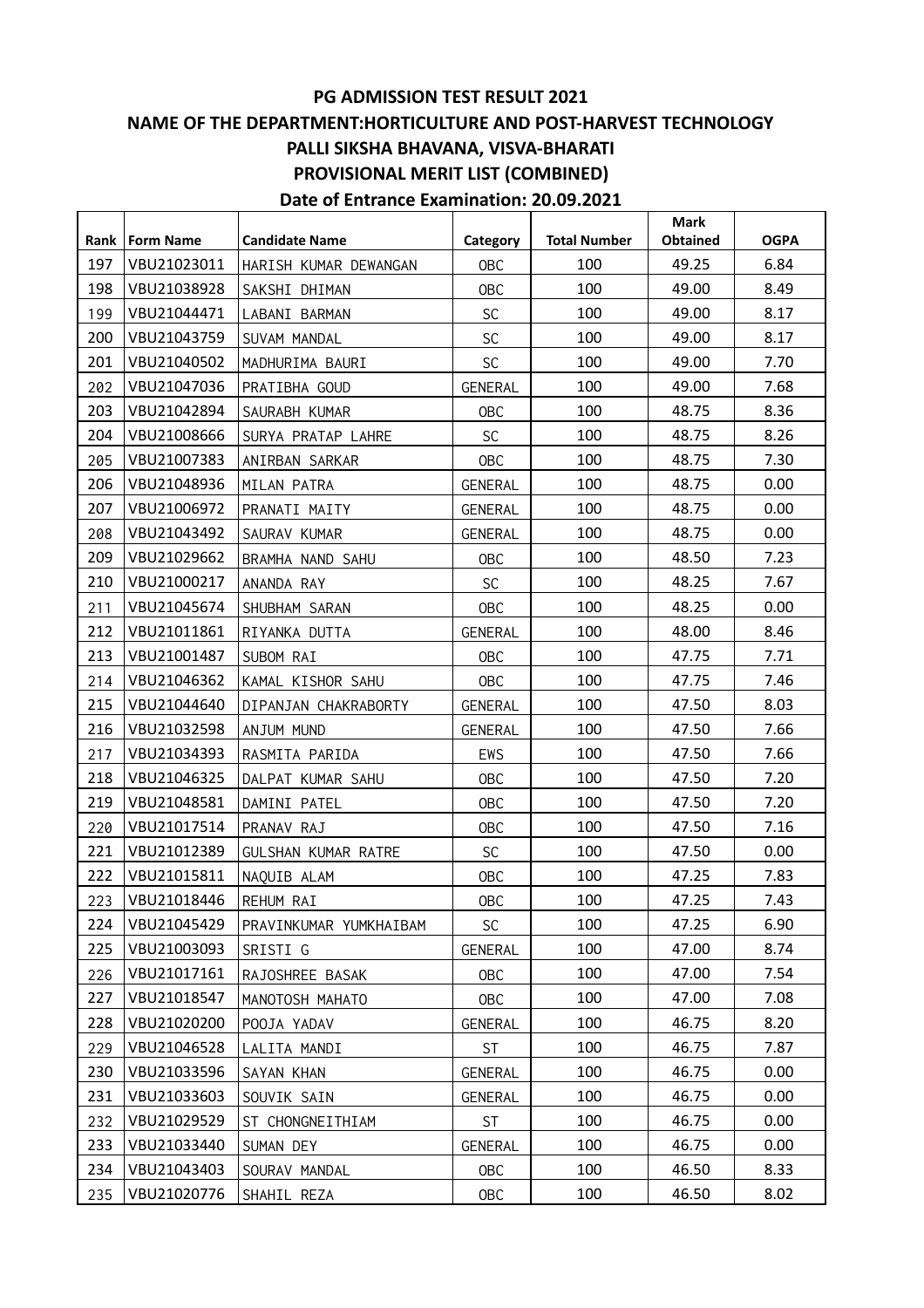#### **PG ADMISSION TEST RESULT 2021**

# **NAME OF THE DEPARTMENT:HORTICULTURE AND POST-HARVEST TECHNOLOGY PALLI SIKSHA BHAVANA, VISVA-BHARATI PROVISIONAL MERIT LIST (COMBINED)**

|     | Rank   Form Name | <b>Candidate Name</b>    | Category       | <b>Total Number</b> | <b>Mark</b><br>Obtained | <b>OGPA</b> |
|-----|------------------|--------------------------|----------------|---------------------|-------------------------|-------------|
| 236 | VBU21004620      | ARPAN ROY                | <b>GENERAL</b> | 100                 | 46.50                   | 0.00        |
| 237 | VBU21048092      | SAMPAT KUMAR             | GENERAL        | 100                 | 46.25                   | 7.58        |
| 238 | VBU21040533      | SHALINI PAINKRA          | GENERAL        | 100                 | 46.25                   | 0.00        |
| 239 | VBU21015850      | SAPTARSHI PAUL           | GENERAL        | 100                 | 45.75                   | 7.72        |
| 240 | VBU21019324      | RITIK KUMAR SAHARE       | <b>SC</b>      | 100                 | 45.75                   | 7.10        |
| 241 | VBU21033398      | DEBABRATA SAIN           | <b>GENERAL</b> | 100                 | 45.75                   | 0.00        |
| 242 | VBU21022295      | SAIKAT DEY               | <b>GENERAL</b> | 100                 | 45.75                   | 0.00        |
| 243 | VBU21047717      | ARNAB GHOSH              | <b>GENERAL</b> | 100                 | 45.50                   | 7.69        |
| 244 | VBU21045235      | SIPRA NAIK               | <b>OBC</b>     | 100                 | 45.25                   | 8.66        |
| 245 | VBU21020161      | SUMIT KUMAR SUDHANSHU    | <b>OBC</b>     | 100                 | 45.00                   | 0.00        |
| 246 | VBU21023747      | AISHWARY KANT VAISHNAV   | <b>OBC</b>     | 100                 | 44.75                   | 7.24        |
| 247 | VBU21028734      | NAVEEN SINGH             | GENERAL        | 100                 | 44.75                   | 6.40        |
| 248 | VBU21043924      | TANMOY KR SARKAR         | 0BC            | 100                 | 44.75                   | 0.00        |
| 249 | VBU21029231      | SANTU GIRI               | GENERAL        | 100                 | 44.50                   | 7.39        |
| 250 | VBU21043408      | BHASKAR DAM              | <b>GENERAL</b> | 100                 | 44.50                   | 7.04        |
| 251 | VBU21046520      | NIKITA SINGH             | EWS            | 100                 | 44.50                   | 0.00        |
| 252 | VBU21042716      | SANTHAKUMAR              | <b>OBC</b>     | 100                 | 44.25                   | 8.21        |
| 253 | VBU21025355      | TOWSIF ALI               | <b>OBC</b>     | 100                 | 44.25                   | 0.00        |
| 254 | VBU21021797      | CHAITHRA REMANAN         | GENERAL        | 100                 | 44.00                   | 6.54        |
| 255 | VBU21042456      | AKASH KUMAR KAMAL        | <b>SC</b>      | 100                 | 43.75                   | 8.55        |
| 256 | VBU21040345      | DIPJYOTI GANGOPADHYAY    | <b>GENERAL</b> | 100                 | 43.75                   | 7.77        |
| 257 | VBU21028207      | MUKESH KUMAR             | 0BC            | 100                 | 43.75                   | 6.80        |
| 258 | VBU21014969      | ABHISHEK KUMAR           | <b>OBC</b>     | 100                 | 43.75                   | 0.00        |
| 259 | VBU21026099      | MD. AJAHARUDDIN ANSARY   | <b>OBC</b>     | 100                 | 43.75                   | 0.00        |
| 260 | VBU21038817      | NARENDRA SINGH           | GENERAL        | 100                 | 43.75                   | 0.00        |
| 261 | VBU21047177      | PRANJAL                  | <b>ST</b>      | 100                 | 43.75                   | 0.00        |
| 262 | VBU21036831      | KUMARI SHWETA            | <b>OBC</b>     | 100                 | 43.50                   | 0.00        |
| 263 | VBU21020349      | JYOTIRMOY PAUL           | <b>OBC</b>     | 100                 | 43.25                   | 8.93        |
| 264 | VBU21047617      | SANJANA SWAYAMSIDHHA     | <b>GENERAL</b> | 100                 | 43.25                   | 8.05        |
| 265 | VBU21048079      | MD JAFAR AHMAD           | GENERAL        | 100                 | 43.25                   | 7.20        |
| 266 | VBU21030564      | PRANABANANDA SINGH MAJHI | ST             | 100                 | 43.25                   | 0.00        |
| 267 | VBU21025517      | SHRUTI SHUKLA            | <b>GENERAL</b> | 100                 | 43.00                   | 8.14        |
| 268 | VBU21018595      | SUBARNADEEP GOSWAMI      | <b>GENERAL</b> | 100                 | 43.00                   | 7.06        |
| 269 | VBU21035637      | MAHAMUDA BEGAM           | GENERAL        | 100                 | 43.00                   | 0.00        |
| 270 | VBU21004694      | TANUJA PATLEY            | <b>SC</b>      | 100                 | 42.75                   | 7.07        |
| 271 | VBU21035445      | BIPRADIP GHOSH           | <b>OBC</b>     | 100                 | 42.25                   | 0.00        |
| 272 | VBU21038413      | PARTHA SARATHI PAL       | <b>GENERAL</b> | 100                 | 42.25                   | 0.00        |
| 273 | VBU21044242      | KUNTAL CHATTARAJ         | <b>GENERAL</b> | 100                 | 42.00                   | 6.89        |
| 274 | VBU21023612      | SAMBIT DAS               | GENERAL        | 100                 | 42.00                   | 0.00        |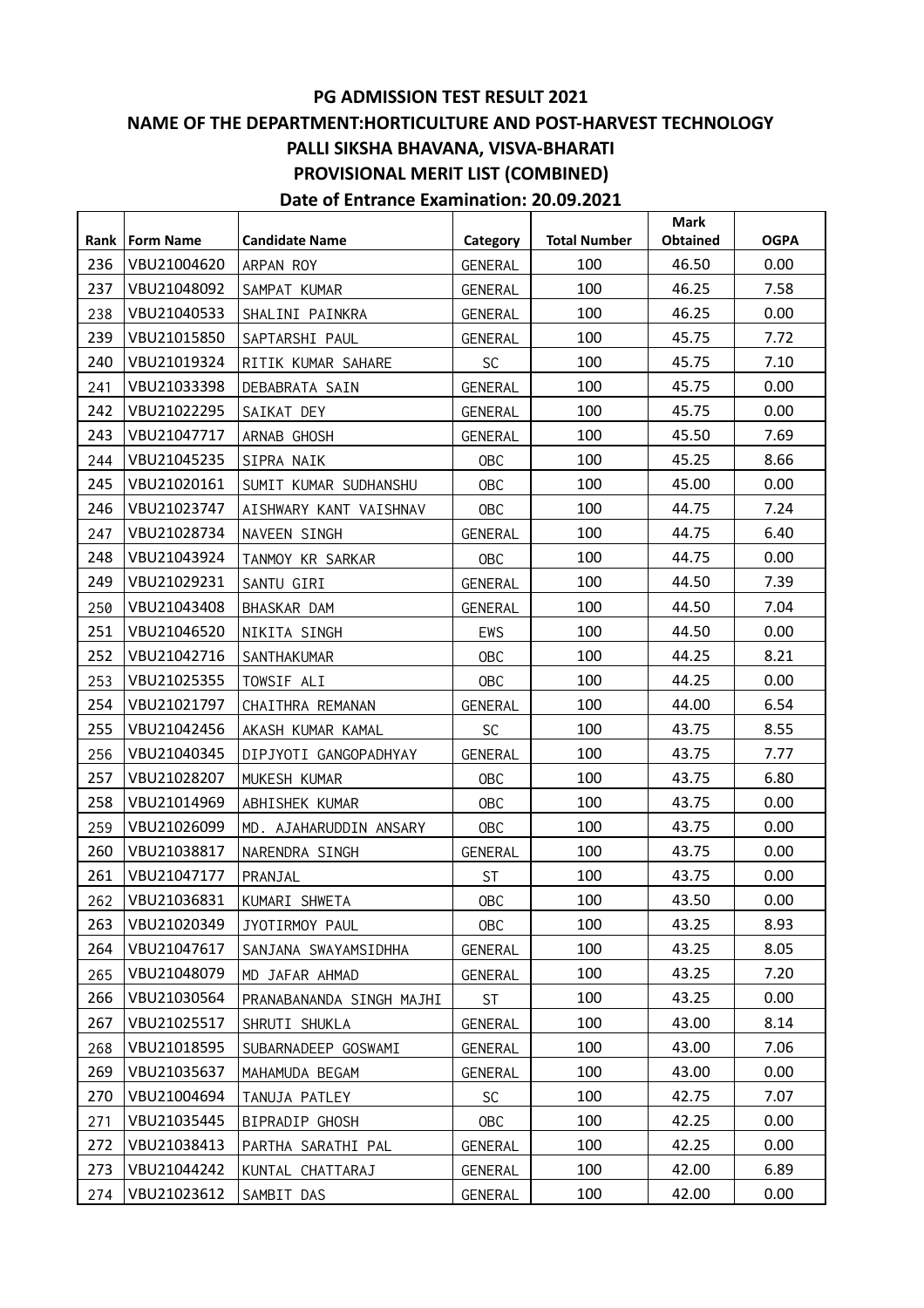#### **PG ADMISSION TEST RESULT 2021**

### **NAME OF THE DEPARTMENT:HORTICULTURE AND POST-HARVEST TECHNOLOGY PALLI SIKSHA BHAVANA, VISVA-BHARATI PROVISIONAL MERIT LIST (COMBINED)**

|     | Rank   Form Name | <b>Candidate Name</b> | Category       | <b>Total Number</b> | <b>Mark</b><br><b>Obtained</b> | <b>OGPA</b> |
|-----|------------------|-----------------------|----------------|---------------------|--------------------------------|-------------|
| 275 | VBU21020515      | <b>UMA</b>            | <b>OBC</b>     | 100                 | 41.75                          | 7.55        |
| 276 | VBU21038686      | JENITA NONGTHOMBAM    | <b>OBC</b>     | 100                 | 41.75                          | 7.10        |
| 277 | VBU21009802      | LOKESH KUMAR          | <b>OBC</b>     | 100                 | 41.75                          | 7.09        |
| 278 | VBU21004048      | TRIDEB DAS            | <b>SC</b>      | 100                 | 41.75                          | 0.00        |
| 279 | VBU21026948      | PALLAVI PAL           | <b>GENERAL</b> | 100                 | 41.25                          | 6.64        |
| 280 | VBU21038733      | DEEPTANU AICH         | <b>OBC</b>     | 100                 | 41.25                          | 0.00        |
| 281 | VBU21032456      | MANASREE RAY          | <b>SC</b>      | 100                 | 41.00                          | 8.34        |
| 282 | VBU21038041      | UTKARSH KUMAR         | <b>GENERAL</b> | 100                 | 41.00                          | 7.15        |
| 283 | VBU21048324      | HITESH KUMAR BEHERA   | <b>OBC</b>     | 100                 | 40.50                          | 7.75        |
| 284 | VBU21039702      | SANJEEV KUMAR MALLICK | <b>SC</b>      | 100                 | 40.50                          | 7.38        |
| 285 | VBU21011599      | PRATIKSHA YADAV       | <b>OBC</b>     | 100                 | 40.50                          | 7.10        |
| 286 | VBU21028418      | SOJU S                | <b>SC</b>      | 100                 | 40.25                          | 6.44        |
| 287 | VBU21043299      | DEEPTI SINGH          | <b>ST</b>      | 100                 | 40.25                          | 0.00        |
| 288 | VBU21015929      | SUDATTA MONDAL        | <b>SC</b>      | 100                 | 40.25                          | 0.00        |
| 289 | VBU21029092      | S. USHA               | <b>GENERAL</b> | 100                 | 40.00                          | 7.87        |
| 290 | VBU21021175      | GOPAL NISHAD          | <b>OBC</b>     | 100                 | 40.00                          | 0.00        |
| 291 | VBU21012618      | PRITAM SAHA           | GENERAL        | 100                 | 39.75                          | 7.32        |
| 292 | VBU21005693      | NAYAN KUMAR YADAV     | <b>OBC</b>     | 100                 | 39.75                          | 7.21        |
| 293 | VBU21048567      | MD MESBAHUR RAHMAN    | <b>GENERAL</b> | 100                 | 39.00                          | 7.50        |
| 294 | VBU21040412      | DONALD DAS            | <b>SC</b>      | 100                 | 38.75                          | 7.66        |
| 295 | VBU21040686      | RANIT GANTAIT         | <b>GENERAL</b> | 100                 | 38.75                          | 7.56        |
| 296 | VBU21016467      | AASHIQ AL AMIN        | GENERAL        | 100                 | 38.75                          | 7.38        |
| 297 | VBU21028565      | ROHIT KUMAR MANDAL    | <b>OBC</b>     | 100                 | 38.50                          | 7.20        |
| 298 | VBU21042464      | GAURAV BAIDH          | <b>OBC</b>     | 100                 | 38.50                          | 0.00        |
| 299 | VBU21038722      | RAHUL MONDAL          | <b>OBC</b>     | 100                 | 38.25                          | 6.40        |
| 300 | VBU21043347      | ANTARA ROY KARJEE     | <b>SC</b>      | 100                 | 38.25                          | 0.00        |
| 301 | VBU21034713      | SIDHANT SHARMA        | EWS            | 100                 | 38.00                          | 7.20        |
| 302 | VBU21019287      | KONTHAM RUPASREE      | <b>SC</b>      | 100                 | 38.00                          | 6.54        |
| 303 | VBU21001687      | MD ADNAN ALAM         | <b>GENERAL</b> | 100                 | 37.75                          | 6.54        |
| 304 | VBU21042126      | <b>BARUN SAHOO</b>    | GENERAL        | 100                 | 37.50                          | 7.99        |
| 305 | VBU21044504      | PARITOSH SEN          | 0BC            | 100                 | 37.50                          | 7.32        |
| 306 | VBU21042161      | DEEPYAMAN CHAKRABORTY | <b>GENERAL</b> | 100                 | 37.50                          | 7.20        |
| 307 | VBU21042659      | ABHISHEK KUMAR        | <b>OBC</b>     | 100                 | 37.25                          | 8.40        |
| 308 | VBU21039165      | VANACHARLA PRASANNA   | <b>OBC</b>     | 100                 | 37.25                          | 7.78        |
| 309 | VBU21038777      | DUSHYANT SETHIYA      | 0BC            | 100                 | 37.25                          | 7.17        |
| 310 | VBU21001491      | MONOJIT SINGHA        | GENERAL        | 100                 | 37.00                          | 7.20        |
| 311 | VBU21018114      | SUMAN CHAUHAN         | <b>SC</b>      | 100                 | 36.75                          | 8.37        |
| 312 | VBU21042837      | AGNIWESH SANDILYA     | <b>GENERAL</b> | 100                 | 36.75                          | 8.28        |
| 313 | VBU21041059      | VIKRAM PAL            | <b>GENERAL</b> | 100                 | 36.75                          | 7.47        |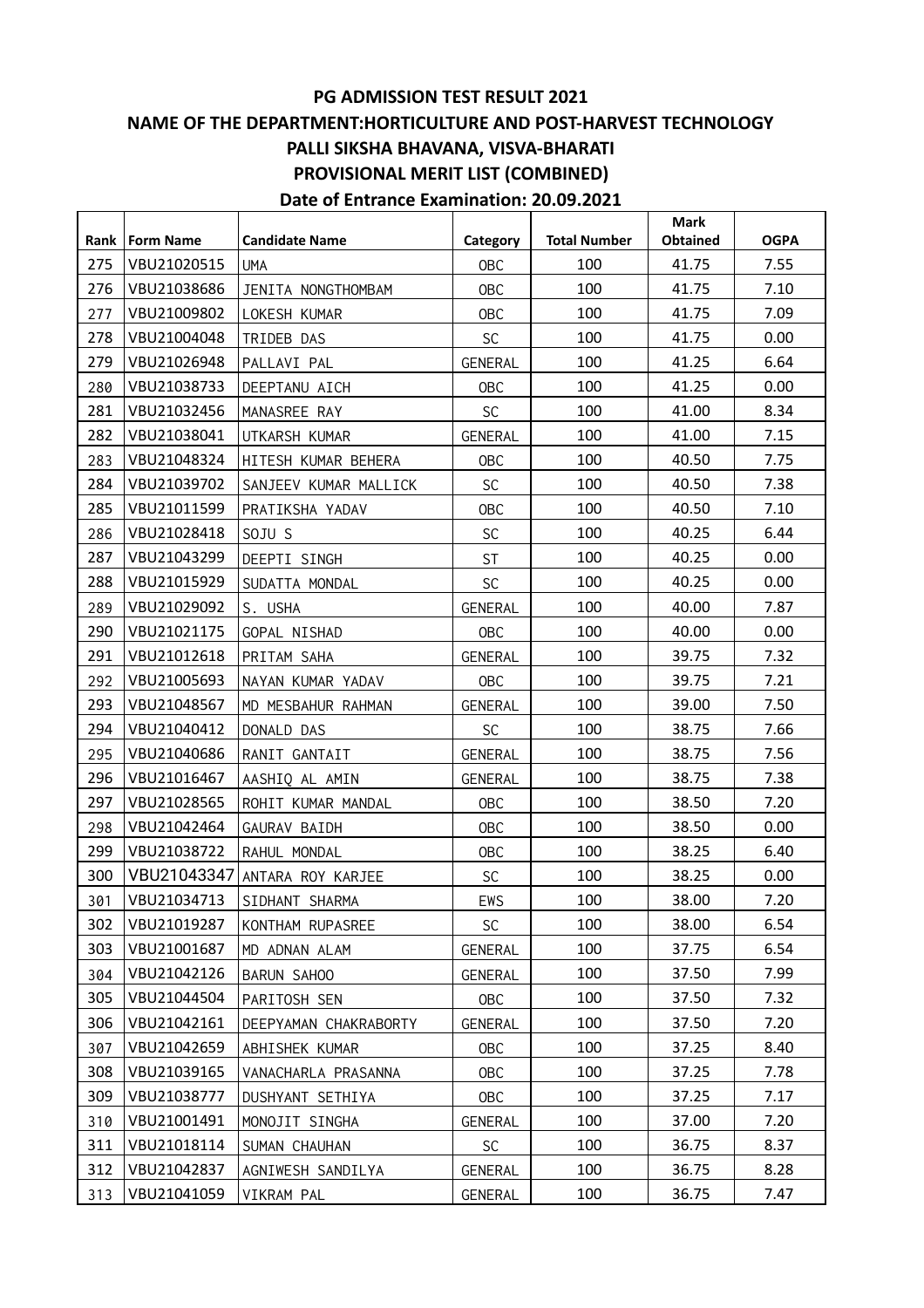**Date of Entrance Examination: 20.09.2021**

**Rank Form Name Candidate Name Category Total Number Mark Obtained OGPA** 314 VBU21012823 LADUP LEPCHA | ST | 100 | 36.50 | 8.45 315 | VBU21025934 | PRITAM DAS | SC | 100 | 36.50 | 7.20 316 VBU21043283 ARGHYADEEP PAUL | OBC | 100 | 36.25 | 7.50 317 VBU21042100 KHIRENDRA SINGH THAKUR GENERAL 100 | 36.00 | 7.17 318 | VBU21009517 | SUYASH GAURAHA | GENERAL | 100 | 36.00 | 0.00 319 VBU21017882 JAYPRAKASH ST 100 35.50 7.01 320 VBU21047225 SHOWMIYAN U K  $\begin{array}{|c|c|c|c|c|c|c|c|c|} \hline \end{array}$  0BC  $\begin{array}{|c|c|c|c|c|c|c|c|} \hline \end{array}$  35.25  $\begin{array}{|c|c|c|c|c|c|} \hline \end{array}$  7.69 321 VBU21036412 SANTI HOSSAIN | OBC | 100 | 35.25 | 7.46 322 VBU21044027 KAJAL GENERAL 100 35.00 7.85 323 VBU21013140 ABHIJEET SARATHE | GENERAL | 100 | 35.00 | 0.00 324 | VBU21001857 | NISHA BHARTI | GENERAL | 100 | 34.50 | 7.66 325 VBU21046536 PRIYANKA DUTTA (GENERAL 100 134.50 0.00 326 VBU21045188 JJANMAJOY PATRA | GENERAL | 100 | 34.25 | 0.00 327 VBU21027281 ARDHENDU BANERJEE | GENERAL | 100 | 34.00 | 0.00 328 VBU21012492 ANJANA SHARMA | GENERAL | 100 | 33.75 | 8.46 329 VBU21038235 ABUL HASNAT AZAD AZAD | OBC | 100 | 33.75 | 0.00 330 VBU21016174 PRAKRITI DEBNATH | GENERAL | 100 | 33.50 | 8.15 331 VBU21023682 DEBASHIS SATAPATHY | GENERAL | 100 | 33.25 | 7.29 332 VBU21003790 USHA OBC 100 33.00 7.20 333 VBU21026564 SUDIP KONAR GENERAL 100 133.00 7.10 334 VBU21040164 ANIMESH GHOSH GENERAL 100 132.75 7.42 335 VBU21024657 DEBADARSHINI PANDA (GENERAL 100 | 32.75 | 6.95 336 | VBU21001908 | ARINDAM MANDAL | SC | 100 | 32.75 | 0.00 337 VBU21026685 TELESHWAR SINGH | OBC | 100 | 32.25 | 7.54 338 VBU21046820 MD MOUSIUR RAHAMAN | OBC | 100 | 32.25 | 6.85 339 VBU21030348 TOPSON GAB T ST 100 32.00 6.87 340 VBU21037456 MANISH KUMAR DEVANGAN | OBC | 100 | 32.00 | 6.72 341 | VBU21033923 | BHAGWANT SINGH | ST | 100 | 32.00 | 6.45 342 | VBU21044845 | ABHISHEKH KUMAR | OBC | 100 | 31.75 | 7.90 343 VBU21043107 SUMIT SARKAR SC 100 31.75 7.00 344 | VBU21037634 | NAWAL KISHOR | OBC | 100 | 31.50 | 0.00 345 | VBU21037104 | SOMPRAKASH ACHARJEE | GENERAL | 100 | 31.00 | 7.54 346 VBU21009821 ALOK SAHA (GENERAL 100 130.25 7.90 347 | VBU21048840 | ADARSHA SARKAR | GENERAL | 100 | 30.00 | 7.40 348 | VBU21001734 | RITESH NAYAK | OBC | 100 | 29.00 | 0.00 349 VBU21009378 AMANUL HASAN SIDDIK | OBC | 100 | 28.75 | 5.90 350 VBU21023071 RAHUL RAJ OBC 100 28.50 7.78 351 | VBU21043775 | DEEPAK YADAV | OBC | 100 | 28.00 | 5.98

352 VBU21023649 RAJESH KUMAR VERMA | SC | 100 | 28.00 | 0.00